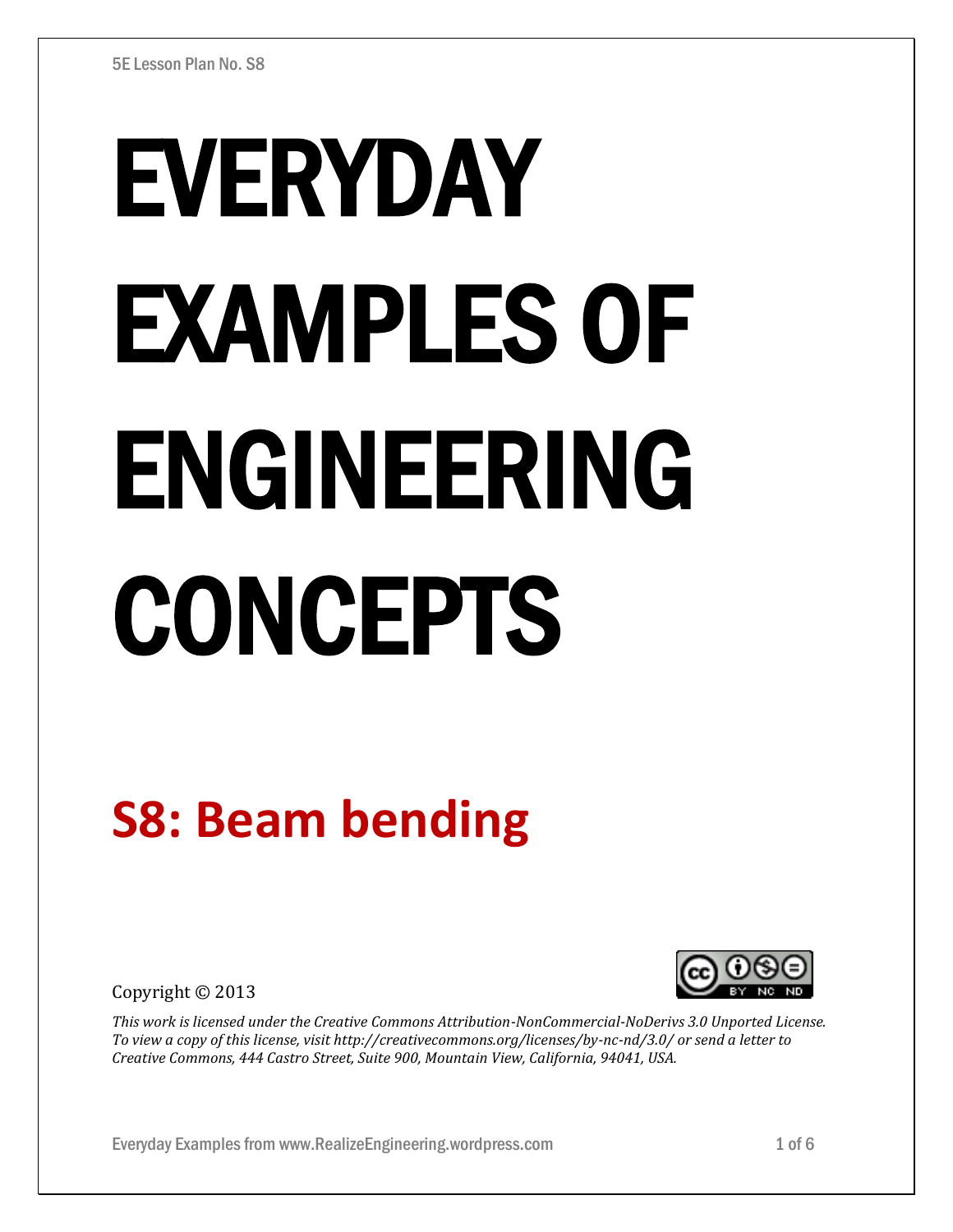*This is an extract from 'Real Life Examples in Mechanics of Solids: Lesson plans and solutions' edited by Eann A. Patterson, first published in 2006 (ISBN:978-0-615-20394-2) which can be obtained on-line at www.engineeringexamples.org and contains suggested exemplars within lesson plans for Sophomore Solids Courses. Prepared as part of the NSF-supported project (#0431756) entitled: "Enhancing Diversity in the Undergraduate Mechanical Engineering Population through Curriculum Change".* 

#### **INTRODUCTION**

#### (from *'Real Life Examples in Mechanics of Solids: Lesson plans and solutions'*)

These notes are designed to enhance the teaching of a sophomore course in mechanics of solids, increase the accessibility of the principles and raise the appeal of the subject to students from a diverse background<sup>1</sup>. The notes have been prepared as skeletal lesson plans using the principle of the 5Es: Engage, Explore, Explain, Elaborate and Evaluate. These are not original and were developed by the Biological Sciences Curriculum Study<sup>2</sup> in the 1980s from work by Atkin and Karplus<sup>3</sup> in 1962. Today they are considered to form part of the constructivist learning theory and a number of websites provide easy to follow explanations of them<sup>4</sup>.

These notes are intended to be used by instructors and are written in a style that addresses the instructor, however this is not intended to exclude students who should find the notes and examples interesting, stimulating and hopefully illuminating, particularly when their instructor is not utilizing them. In the interest of brevity and clarity of presentation, standard derivations and definitions are not included since these are readily available in textbooks which these notes are not intended to replace but rather to supplement. Similarly, it is anticipated that these lessons plans can be used to generate lectures/lessons that supplement those covering the fundamentals of each topic.

#### **Acknowledgements**

Many of these examples have arisen through lively discussion in the consortium supported by the NSF grant (#0431756) on "Enhancing Diversity in the Undergraduate Mechanical Engineering Population through Curriculum Change" and the input of these colleagues is cheerfully acknowledged as is the support of NSF. The influence of the editor's mentors and peers at the University of Sheffield is substantial and is gratefully acknowledged since many of the ideas for these examples originate from tutorial questions developed and used in the Department of Mechanical Engineering in Sheffield over many years.

#### Eann A. Patterson

 $\overline{a}$ 

*A.A. Griffith Chair of Structural Materials and Mechanics School of Engineering, University of Liverpool, Liverpool, UK & Royal Society Wolfson Research Merit Award Recipient*

#### Everyday Examples from www.RealizeEngineering.wordpress.com 2 of 6

<sup>1</sup> Patterson, E.A., Campbell, P.B., Busch-Vishniac, I., Guillaume, D.W., 2011, The effect of context on student engagement in engineering, *European J. Engng Education*, 36(3):211-224.

<sup>&</sup>lt;sup>2</sup> http://www.bscs.org/library/BSCS\_5E\_Instructional\_Approach\_July\_06.pdf

<sup>3</sup> Atkin, J. M. and Karplus, R. (1962). Discovery of invention? *Science Teacher* 29(5): 45.

<sup>4</sup> e.g. http://www.science.org.au/primaryconnections/constructivist.htm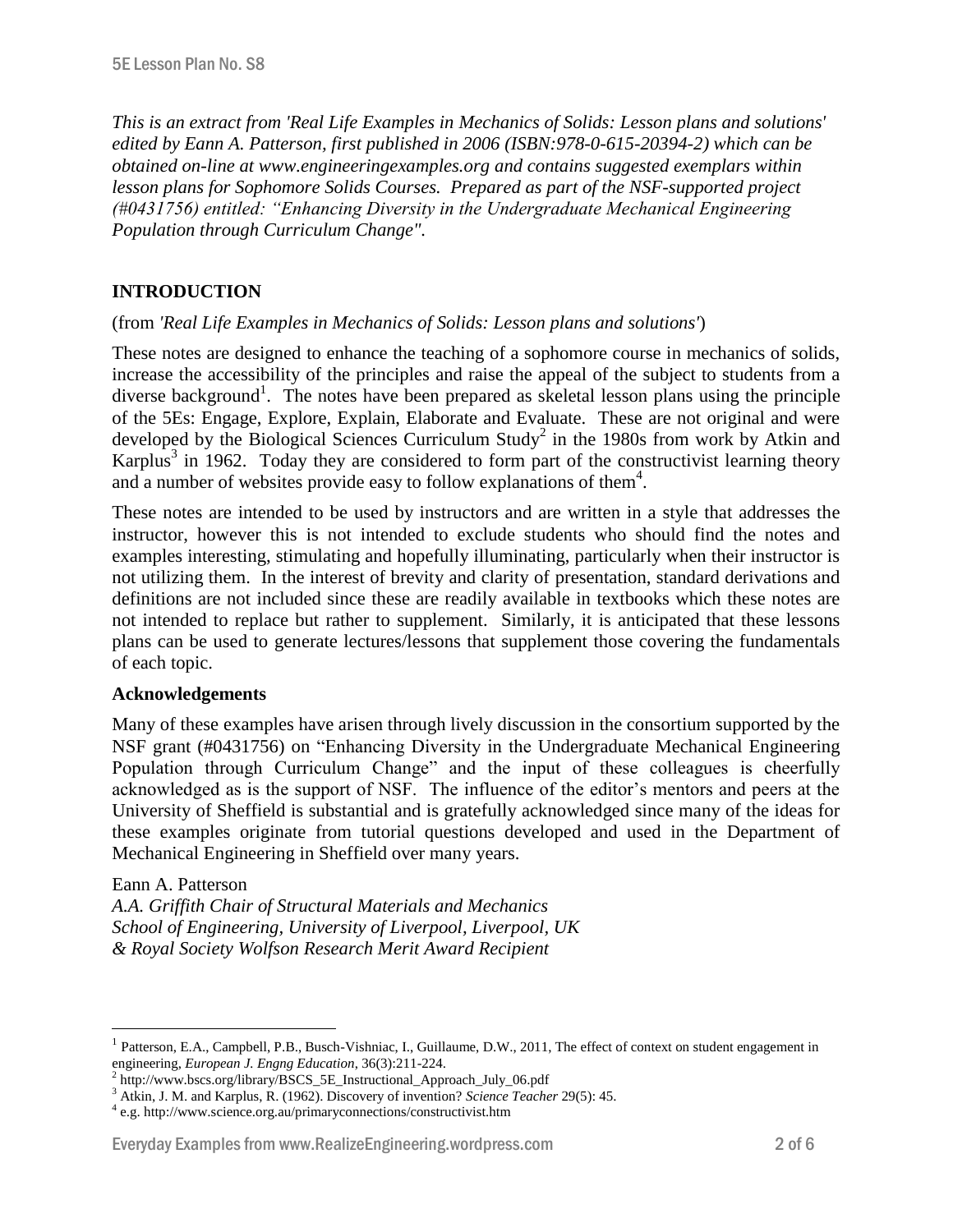#### **BEAM BENDING**

#### 8. Principle: **Bending moments and shear force diagrams**

#### **Engage:**

Ride a skateboard into class.

#### **Explore:**

Discuss the shear forces and bending moments set-up in the skateboard when you stand on it sideways balanced on your heels, i.e. approximating a point load. When you stand of the board more normally, how do the shear forces and bending moments change? Discuss where you need to stand to induce a zero bending moment.



You might want to ask students to work in pairs to draw schematics of these loading schemes.

#### **Explain:**

Plot the shear force and bending moment diagrams for the case where you were rocking on your heels *P*

Considering the complete beam

Resolve vertically: 
$$
R_A + R_B = P
$$

Moments about A: 
$$
Pa - R_B L = 0
$$

Thus: 
$$
R_A = \frac{Pb}{L} \quad R_B = \frac{Pa}{L}
$$

Considering the cut section (0<*x*<*a*)

Resolve vertically: 
$$
F = R_A = \frac{Pb}{L}
$$

Moments:  $M = R_A x = \frac{Pbx}{l}$ 

Considering the cut section (a<*x*<*l*)

Resolve vertically: 
$$
F = R_A - P = \frac{Pb}{L} - P = -\frac{Pa}{L}
$$

*L*

Moments:  $M = R_A x - P(x - a) = \frac{I u}{I} (L - x)$  $M = R_A x - P(x - a) = \frac{Pa}{L}(L - a)$ 

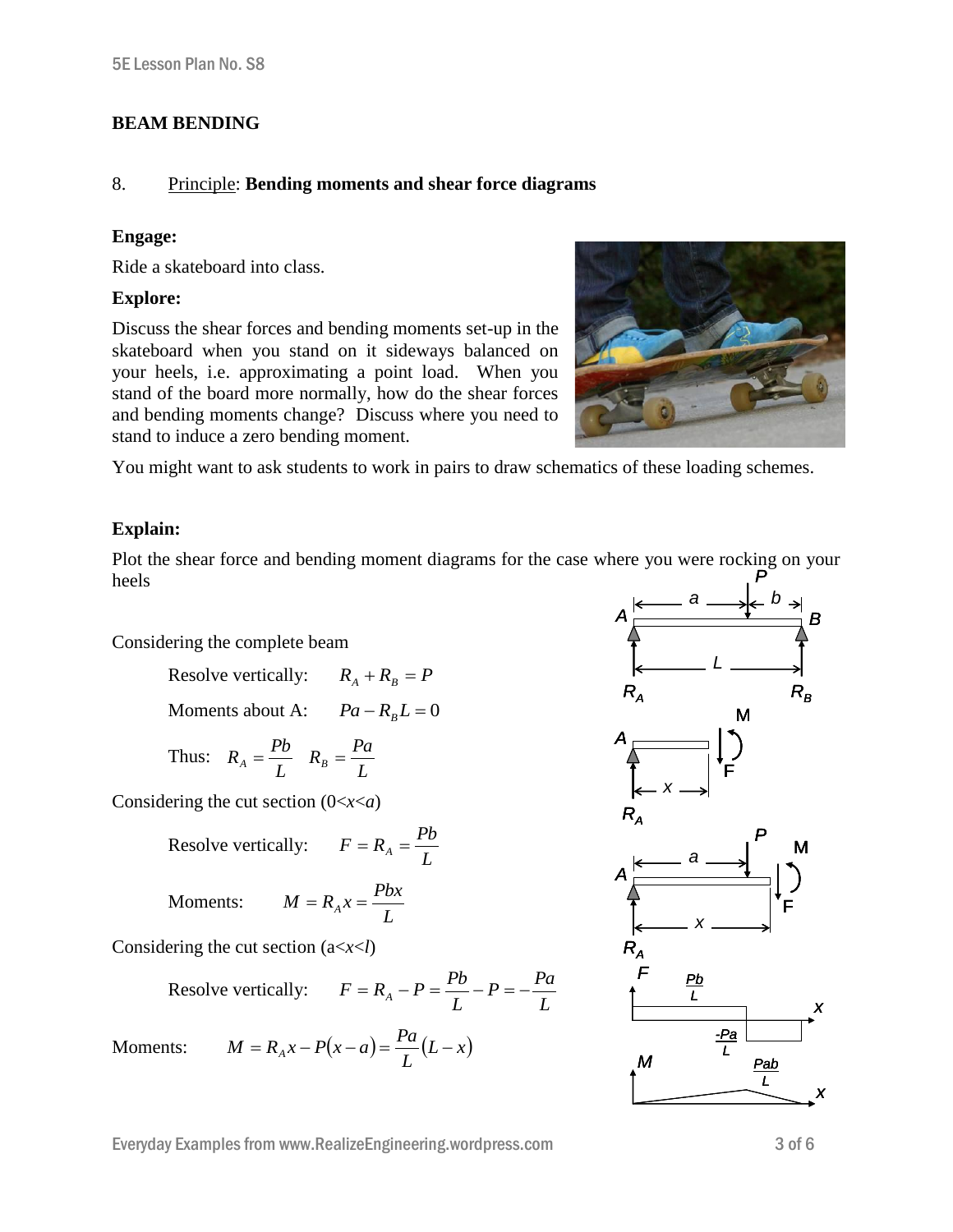#### **Elaborate**

When a skateboarder crosses a plank we can determine the position at which the bending moment is a maximum. The situation can be idealized as shown below:



The shear force and bending moment diagrams can be plotted as previously considering small sections of beam, i.e.

Taking moments about B gives:

$$
R_A L - \frac{P}{2} (L - x - a) - \frac{P}{2} (L - x) = 0
$$
  
\nThus,  $R_A = \frac{P}{L} (L - x - \frac{a}{2})$   
\nFor  $(s < x)$   
\nResolving vertically:  $R_{\overline{x}} = -R_A$   
\nTaking moments:  $M = -R_A s$   
\nFor  $(x < s < (a + x))$   
\n
$$
\begin{array}{c}\nR_{\overline{x}} & \rightarrow R_{\overline{z}} \\
R_A & \rightarrow R_{\overline{z}} \\
\end{array}
$$
\nResolving vertically:  $F = \frac{P}{2} - R_A$   
\nTaking moments:  $M = \frac{P}{2} (s - x) - R_A s$   
\nFor  $(s > (a + x))$   
\n
$$
A \xrightarrow{P/2} \begin{array}{c} P/2 \\ \downarrow R_A \end{array}
$$
\n
$$
A \xrightarrow{P/2} \begin{array}{c} P/2 \\ \downarrow R_A \end{array}
$$
\n
$$
A \xrightarrow{P/2} \begin{array}{c} P/2 \\ \downarrow R_A \end{array}
$$
\n
$$
S = \begin{array}{c} P/2 \\ \downarrow R_A \end{array}
$$
\nResolving vertically:  $F = P - R_A$   
\n
$$
Taking moments: M = P(S - x - \frac{a}{2}) - R_A s
$$



 *N.B. These diagrams have been plotted assuming that*  $(x + a/2)$  >  $L/2$ , *if this were not the case then the diagrams would look slight different. The symmetry of the situation allows only this case to be considered. There are two places where M<sup>c</sup> occurs that are symmetric about the mid-point of the beam*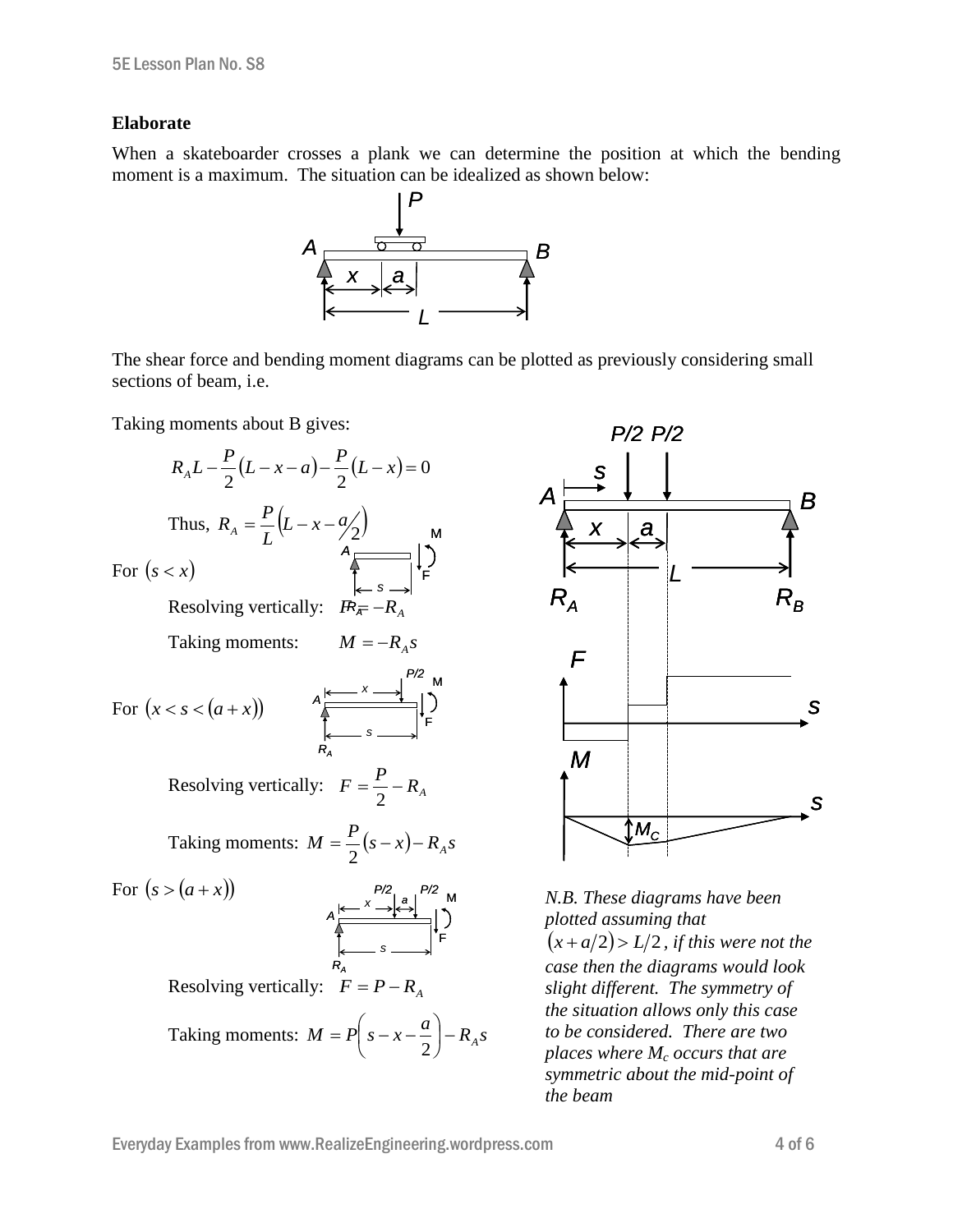For maximum *MC*:

$$
\frac{\partial M_C}{\partial x} = 0 \text{ and } M_C = R_A x = \frac{Px}{2L} (2L - 2x - a)
$$
  
So, 
$$
\frac{\partial M_C}{\partial x} = 2L - 4x - a = 0 \text{ and } x = \frac{L}{2} - \frac{a}{4}
$$
  
Thus, 
$$
\hat{M}_C = \frac{P}{2L} \left( 2L - 2\left(\frac{L}{2} - \frac{a}{4}\right) - a\right) \left(\frac{L}{2} - \frac{a}{4}\right) = \frac{P}{16L} (2L - a)^2
$$

So for a 1.8m plank and typical skate board (*a*=65cm) carrying a 65kg person,

$$
\hat{M}_c = \frac{65 \times 9.81}{16 \times 3} (3.6 - 0.65)^2 = 116 \,\text{Nm}
$$

If the plank is 13cm wide and 1.8cm thick, then the maximum bending stress is

$$
\sigma = \frac{\hat{M}_C y}{I} = \frac{\hat{M}_C (h/2)}{(bh^3/12)} = \frac{6 \times 116}{0.13 \times 0.018^2} = 16.5 \text{ MPa}
$$

This compares to compressive ultimate strengths for common woods in the range 35 to 55 MPa parallel to the grain and 4 to 10MPa perpendicular to the grain.

#### **Evaluate**

#### *Example 8.1*

Ask students to repeat the analysis above but for unicyclist crossing the plank. See next page for solution.

#### *Example 8.2*

Ask students to look for two other examples in their everyday life and explain how the above principles apply to each example.